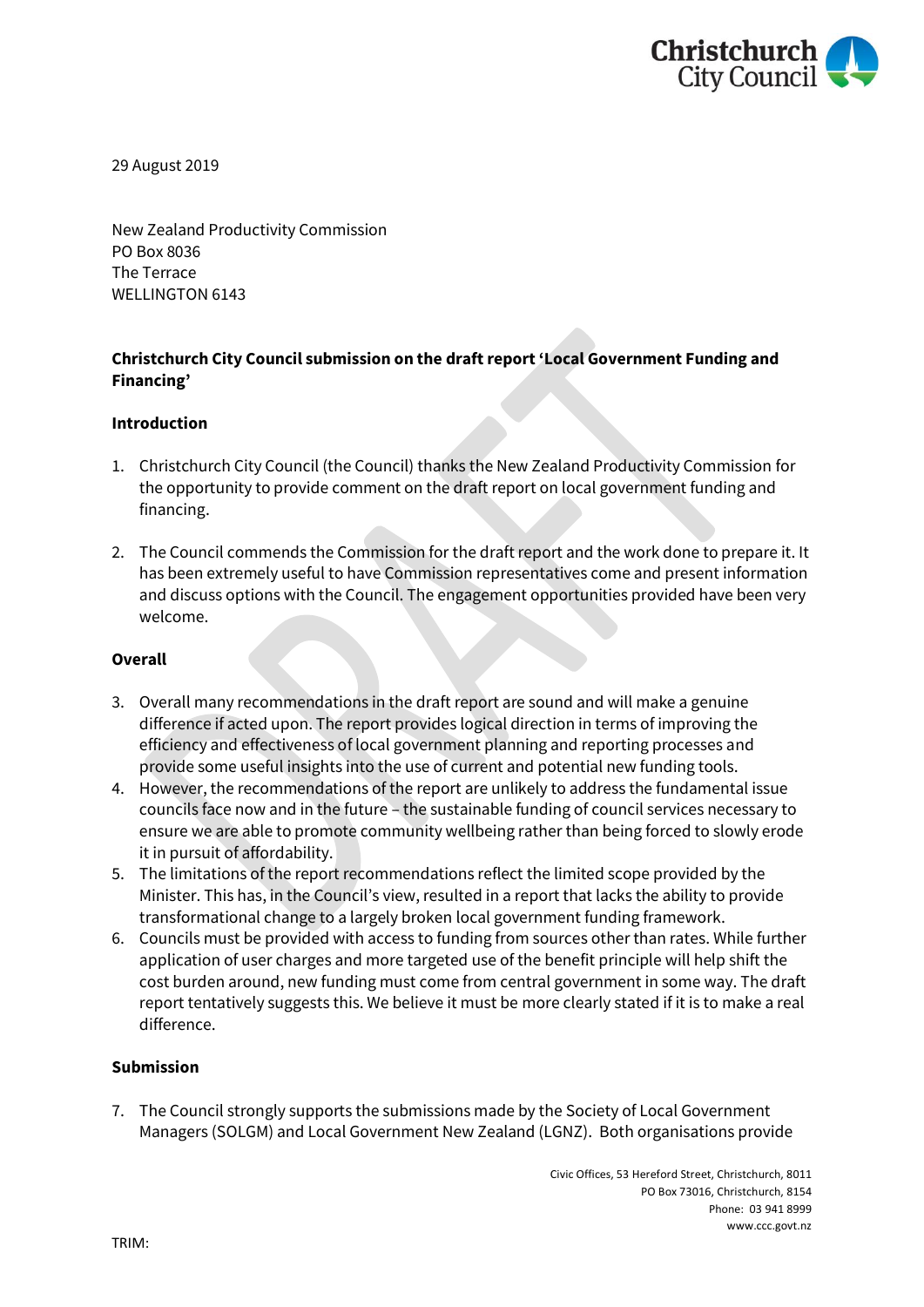invaluable advice and assistance to the local government sector and the submissions contain comprehensive and well-reasoned feedback to the Commission.

- 8. The Council would like to make submissions on specific recommendations in the report: **Vacant land tax**
	- 1) In previous reports the Commission has stated that landowners withholding land from development is a symptom, rather than a primary cause, of land supply shortages. Vacant land is an issue that Christchurch is grappling with as post-earthquake redevelopment in the central city area in particular has been much slower than anticipated. In some cases development is being frustrated by land owners who are happy to sit on the vacant land indefinitely.
	- 2) The Council has asked staff to investigate options for forcing owners of vacant land to address amenity issues (with many derelict, broken buildings still standing) and to increase the holding costs of land to encourage sale or development. Current legislation provides us with no tools at all to apply in these cases.
	- 3) Consequently the Council is interested in seeing what might be possible in terms of a vacant land tax or the ability to levy a targeted rate on vacant land or land that is causing significant negative impacts on local amenity.
	- 4) The Council agrees that the potential issues raised in the SOLGM submission regarding administrative and legal challenges of a vacant land tax would need resolution. The Council also notes the Government has announced it believes a vacant land tax is not feasible.
	- 5) Despite this the Council strongly endorses the SOLGM recommendation that a vacant land tax is monitored and explored to ascertain efficacy in achieving the desired outcomes.
	- 6) The Council also recommends that SOLGM and DIA undertake analysis to see if using a land value basis for rates would reduce the incidence of land banking and/ or facilitate faster development. There are theoretical claims that this would be the result but we have yet to see clear evidence.

### **Rates**

- 7) This Council strongly supports the SOLGM submission opposing the recommended removal of the Uniform Annual General Charge and the use of rates differentials. Councils must be able to consider the full range of rating mechanisms and make decisions on their use that best suit their communities.
- 8) Councils need the ability to require rates from neighbouring districts whose residents benefit from using our infrastructure. This is a significant issue for Christchurch with our ratepayers funding significant assets and services that directly benefit residents from Selwyn and Waimakariri districts.

### **Development contributions**

9) The Council believes there may be some scope for standardisation of some elements of development contributions policies but that it is highly unlikely that a high level of standardisation would be possible or even desirable. Councils have evolved approaches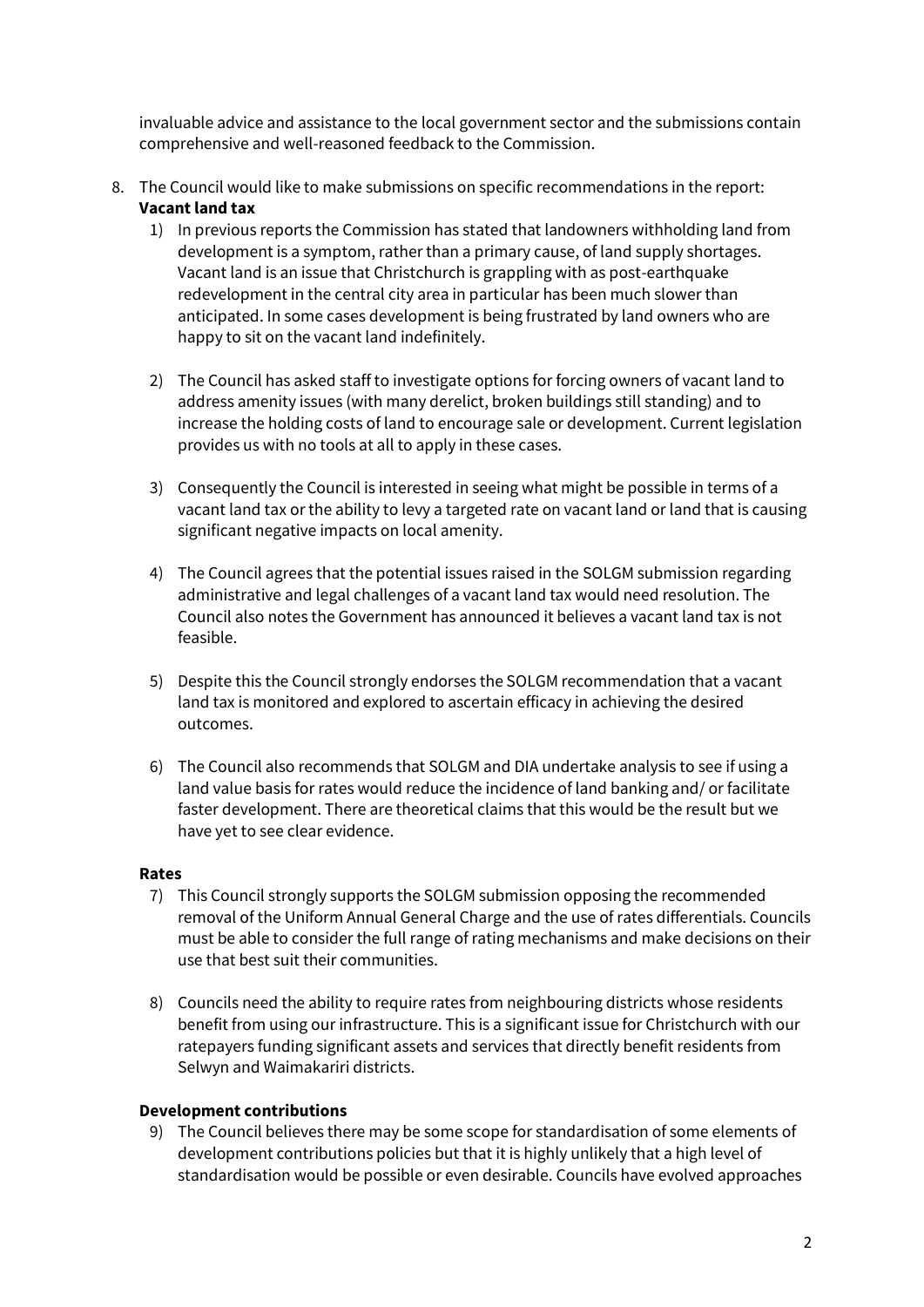to development contributions that suit their development needs and realities and need to be able to tailor their policy approaches to these.

- 10) Council staff have met with DIA officials regarding their current review of development contributions issues. The matters raised with DIA are likely to have a much more significant impact on this Council's funding and financing than the standardising of policies. The issues raised are:
	- The Crown must pay development contributions. There is no rationale for the current exemption and the impost it puts on our ratepayers to pick up the cost. This situation is all the more urgent as Kainga Ora comes into being.
	- Councils need the ability to charge development contributions on development in neighbouring districts that create growth demand on our infrastructure. This is a significant issue for Christchurch with our ratepayers funding significant growth capacity in our road network to cater for the thousands of commuters who come into the city from Selwyn and Waimakariri districts each day. A similar situation exists with what are essentially regional assets, such as stadia, performance venues and other assets that draw users from beyond the city boundaries.
	- Councils need to be able to recover the administration costs associated with development contributions from developers. The costs incurred to maintain an effective development contributions regime and to collect the right funding from the right developers is significant when compared to revenue. The costs could be recovered from developers either through administration costs being included in the development contribution charge, through a surcharge or through a separate administration fee.

### **Adapting to climate change**

- 11) Christchurch has high exposure to risks from climate change with the urban area to the east of the city prone to coastal erosion and inundation, exacerbated by from sea level rise, and an agricultural hinterland expected to experience drier weather.
- 12) It is absolutely vital, therefore, that there is a funding and regulatory policy framework at the national level providing consistent national guidance that enables the Council to make good decisions.
- 13) We therefore support the recommendation that Government and local government work together to establish two separate centres of knowledge and guidance about climate change adaptation for Councils. To a large extent we would want these to be well integrated with the proposed Climate Change Commission role, under the Climate Change (Carbon Zero) Bill as noted in the SOLGM and LGNZ submissions.
- 14) The Productivity Commission report also recommends a range of funds/funding sources be established to help councils address the costs of mitigating and adapting to the impacts of climate change. Given the level of risk that Canterbury is exposed to, we endorse the concept of financial support. Preferably there is excellent integration and alignment between funding streams and (a) the Climate Change Commission and (b) any centres of knowledge and guidance.
- 15) Councils need to be able to control development in at-risk areas, passing an appropriate level of risk on to property owners without there being a risk of this being overturned.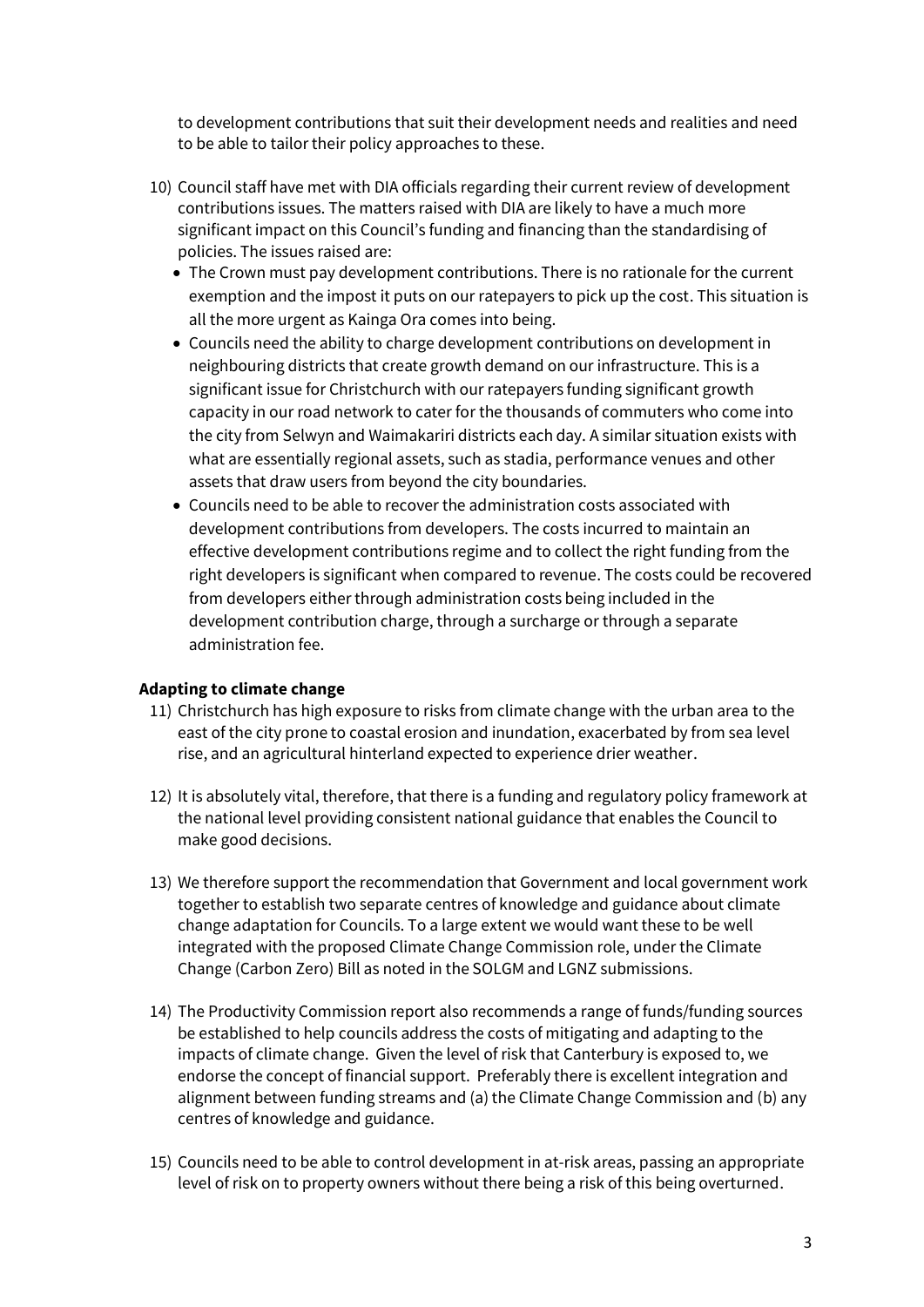Councils need to be able to plan for those communities vulnerable to climate change. The current national policy vacuum has paralysed councils at a time when planning for future action is essential.

- 16) Consideration needs to be given to how and to what extent the costs of climate change adaptation are socialised across the community. If all our community will need to share some of the costs then we need to be able to initiate this as soon as possible. It's not clear whether the Local Government (Rating) Act enables councils to rate for a (climateinduced) rainy day fund. We need to have the ability to start this now at a low level of rating (say \$10 or \$20 per property per year) so some funding is available when it is needed.
- 17) Insurance providers are increasingly lifting their prices or declining cover in areas regarded high-risk for their business. Given the forecast widespread impacts of climate change, it may become appropriate for government to step in – possibly requiring the nationalisation of insurance services. This is intrinsically linked to local government funding and risk associated with climate change. If our residents can't protect themselves from financial risk (at least to some extent) then who will do this. Our whole sense of community is at stake. We simply can't walk away from each other.
- 18) The existing arrangements for natural disaster insurance through EQC could be extended to assist with adaptation to climate change, particularly the impacts of sea levels rise. Significant impacts from erosion and inundation on coastal properties are most likely to occur as a result of storm events providing an opportunity for a deliberate policy of managed retreat triggered by such events. Following an event affected property owners could be paid out for the capital value, including the land, and not be allowed to rebuild in high hazard areas – similar to the Christchurch residential red zone process and the ongoing buyout at Matata.

### **Local and central government need to work in partnership**

- 19) The Council strongly supports recommendations 6.9 that central government should generally limit its funding to where there are national benefits and should not expect local government to act simply as its regulatory agent – and 6.10 – that central and local government should strive to achieve a more constructive relationship and effective interface.
- 20) Part of recommendation 6.9 could be more usefully worded as 'central government should generally provide funding where there are national benefits. Examples of functions best carried out by local government but should be funded in full or in part by central government include:
	- Climate change initiatives
	- Drinking water scheme upgrades
	- Wastewater scheme upgrades (particularly treatment and disposal)
	- Regional destination marketing and management (including provision of cruise ship facilities)
	- Regional economic development (including innovation hubs)
	- Recycling and reuse programmes/ initiatives
	- Public and active transport (significantly increase funding)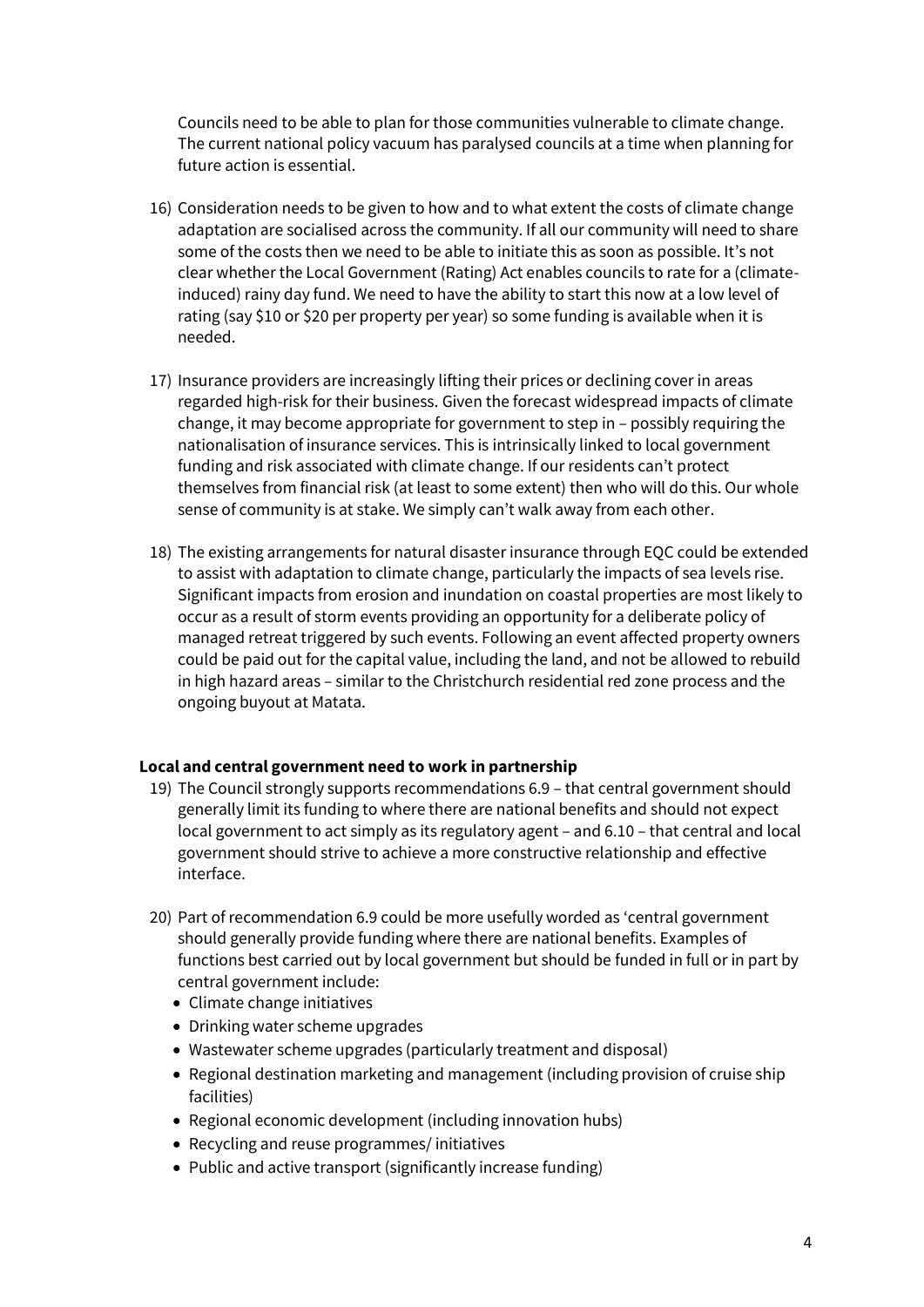- Access to and promotion of increased physical activity (facilities and programmes)
- Health promotion (alcohol, smoking, green prescription, social services, social housing)
- Regulatory compliance for activities that deliver national benefits (e.g. freedom camping)
- Environmental education in schools
- 21) Transport expenditure accounts for a significant proportion of infrastructure budgets for both central and local government. While co-funding from the NZTA is a welcome and vital tool for investing to support growth, general rates are the mainstay for council capital and operating transport expenditure. This Council agrees with finding 6.7—that giving councils powers to raise revenue through value-capture and congestion charges could be effective and efficient ways to recover the costs of growth and relieving pressure on household rates. The Commission should explore the ways and means by which this could be implemented with LGNZ, NZTA and the Ministry of Transport.
- 22) Not only would government funding for these activities reduce council rates (perhaps by 3 – 5 per cent) but it would enable local government to deliver much more in terms of community wellbeing improvements. Local government will increasingly unable to deliver these services as costs and rates resistance increase. This would be a significant opportunity lost.
- 23) Central government also needs to recognise the costs it puts on local government from engagement with councils that is poorly signalled and/ or expects councils to engage within unreasonable timeframes. The recent proposed National Policy Statement on Urban Development is a case in point. Councils weren't given adequate warning of the proposal, given it fundamentally impacts on a core function of councils, and the requirement to respond over the local election period makes it virtually impossible for councils to give the proposal the considered and detailed response it requires. This is a clear example of central government simply not considering the costs it passes on to councils.

# **Other matters**

- 24) The report avoids the issue of non-rateable land. Removing legislative limitations to rate particular types of land would enable councils and communities to decide for themselves which types of land (and land owners) should be non-rateable. This is especially important for councils with large areas of non-rateable crown land.
- 25) The return of some categories of GST revenue to communities would be welcomed. Returning GST revenue from international visitor spend to communities to fund provision of infrastructure to service visitor demand is a current example. The may also be a case for returning or reinvesting or foregoing GST on rates.

# **Conclusion**

1. There have been several investigations and reports into local government funding and financing in recent years and none have delivered meaningful change. The Commission will need to be bold in its findings if this report is to deliver change.